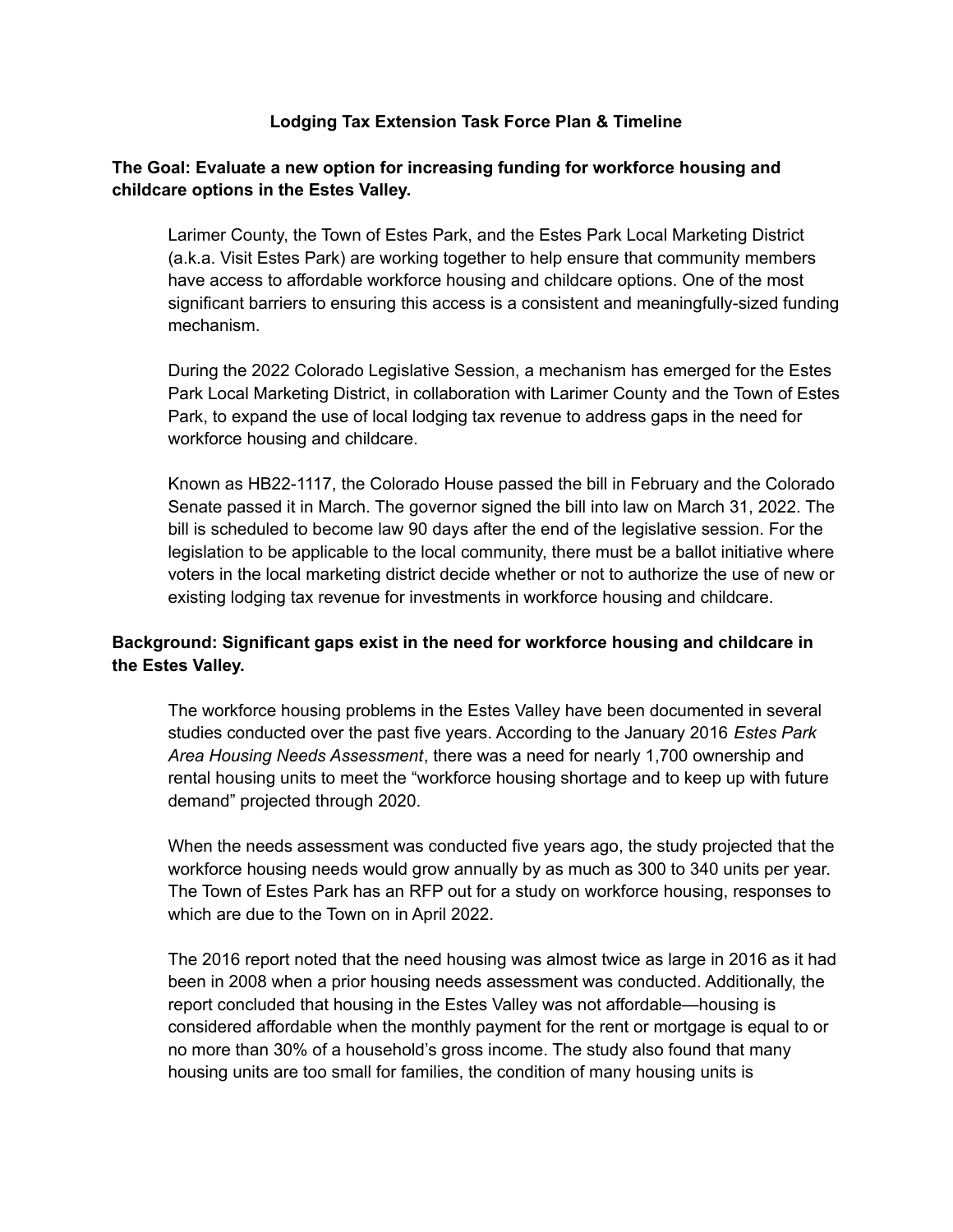substandard, and there is not enough housing available for people who work in the area to live in the Estes Valley.

In February 2018, the Estes Park Economic Development Corporation (EDC) in partnership with the Estes Valley Investment in Childhood Success (EVICS) issued the *Estes Park EDC Childcare Needs Assessment*. The report estimated that there were nearly 500 children under the age of six in the Estes Valley, with 85% of those children having all parents in the workforce. At the time, licensed childcare providers could provide for a total of 170 children in daycare, with 104 slots for full-time daycare and 66 slots in part-time daycare. Eight of those licensed daycare slots could be filled by children under the age of one, and four of the spaces could be filled by children between one and two and a half years of age. All the slots for children under two and a half were in licensed daycare homes. The cost of daycare ranged from \$30 to \$40 per day per child, making full-time daycare cost between \$150 to \$200 per week or \$600 to \$800 per month.

In November 2018, the Estes Park Town Board created the Ad-Hoc Task Force on Workforce Housing and Childcare to develop recommendations for the Board on the Town's role related to workforce housing and childcare. The Task Force issued its findings, *Workforce Housing and Childcare Ad-Hoc Task Force Final Report* to the town in June 2019. This report reiterated the findings of the 2016 Estes Park Area Housing Needs Assessment and the 2018 Estes Park EDC Childcare Needs Assessment and made recommendations to the Town Board.

These recommendations included clarifying "roles and objectives among the community stakeholders working to address the availability and affordability of housing; establishing workforce housing guidelines; participating in a workforce housing strategic plan; providing financial support for project-specific funding requests from the Estes Park Housing Authority, land-purchase opportunities, and large utility tap fee subsidy, requests, to Adapt the Estes Valley Development Code to make it easier to develop workforce housing, incentivizing downtown housing, incorporating workforce housing in strategic planning, utilizing town-owned land to develop workforce housing.

The report also recommended that the Town Board work with local leaders and the county to expand childcare capacity, provide financial support for childcare efforts, set aside funds to invest in childcare capacity particularly for infants and toddlers in a manner similar to the investment in workforce housing, such as supporting project-specific funding requests, land- or facility-purchase opportunities, and large utility tap fee subsidy requests for new facilities, and utilizing town-owned land suitable for childcare facilities.

#### **Strategic Plan Connection**

● Larimer County Strategic Plan (2019-2023)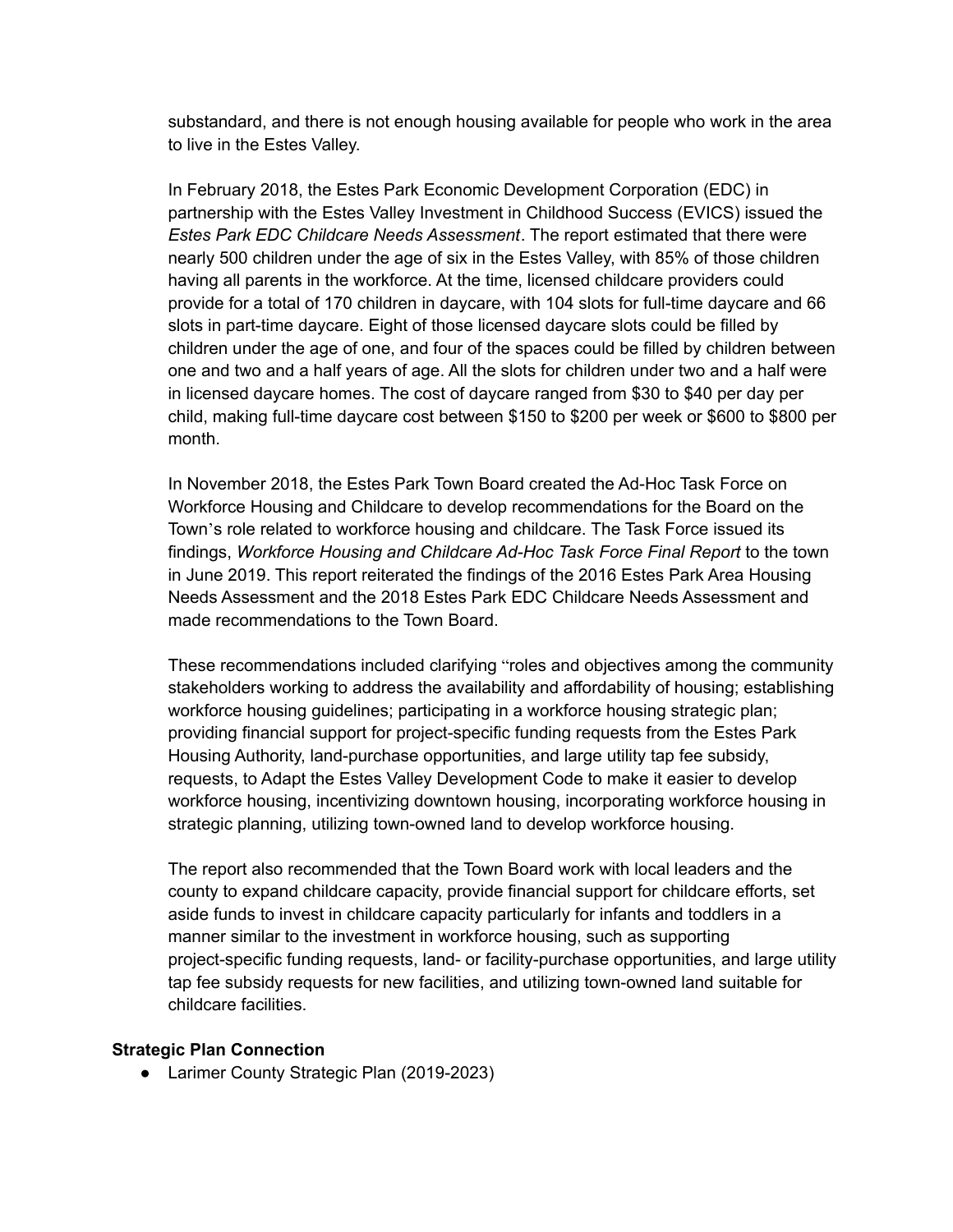- Goal 2 Everyone in Larimer County has access to economic opportunities and a vibrant quality of life. We work together to remove barriers.
	- Objective 3 By 2023, Larimer County will work collaboratively with public and private entities to increase capacity for childcare so that at least one licensed childcare spot in family childcare homes, childcare centers or preschool settings exists for every 1.5 children in the community.
	- Objective 4 By 2023, Larimer County will reduce the housing overburdened ratio by at least 5% for both owned and rented units. Strategies may include partnerships with municipalities and other agencies to develop and revise applicable requirements and policies; and/or champion projects that provide access to affordable housing.
- Visit Estes Park Operational Plan (2022)
	- Sales and Stakeholder Services Goal Improve community relations by building confidence, trust and a sense of shared ownership in Visit Estes Park and the Estes Park tourism industry as well as a shared sense of accomplishment and travel's contribution to the community.
	- Visit Estes Park is uniquely situated to play a significant role in addressing our community's workforce housing and/or childcare challenges due to the recently enacted HB22-1117: Use of Local Lodging Tax Revenue. While this major expansion of authority was not anticipated in the development of the 2022 Operational Plan, Visit Estes Park believes that exploration of this new authority fits well within the District's mission and helps to serve the District's stakeholders in a new way.
- Town of Estes Park Strategic Plan (2022)
	- Outstanding Community Services Outcome Area Estes Park is an exceptionally vibrant, diverse, inclusive, and active mountain community in which to live, work, and play, with housing available for all segments in our community.
		- Strategic Policy Statement 1 We will support a wide range of housing opportunities with a particular focus on workforce housing.
		- Strategic Policy Statement 4 We will support a wide range of childcare opportunities with a particular focus on infants and toddlers.

## **Proposal: Create a strategic framework to evaluate placing a measure on the November 2022 ballot that would increase the lodging tax to fund investments in workforce housing and/or childcare.**

- Visit Estes Park (VEP) will take the lead role in managing and facilitating this initiative in close collaboration with Larimer County (County), the Town of Estes Park (Town), Estes Park Housing Authority (EPHA), and the Estes Park Economic Development Corporation (EDC). To this end, VEP will:
	- Hire a temporary project manager;
	- Create and appoint a community task force with input from partners listed above; and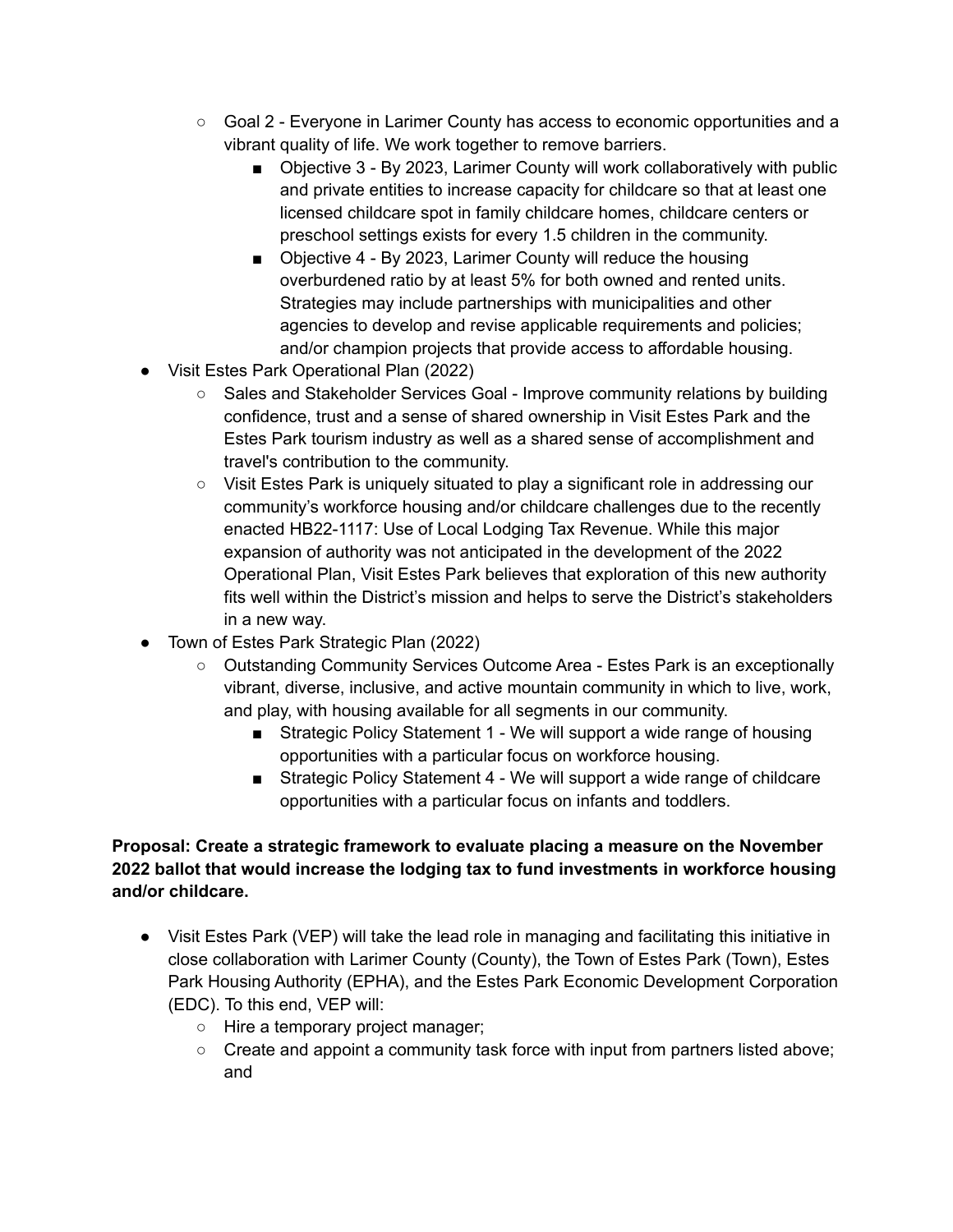- Lead the organization of legal counsels from VEP, County, and Town to craft ballot language based on Task Force recommendations.
- Simultaneously with the Task Force's work to explore the creation of a ballot measure, two workgroups will build out more details around the programs/strategies that could be funded with this money (both housing and childcare). This work and these strategies will be relevant whether or not the Task Force recommends pursuing a ballot measure. It should be noted that EPHA and the Town are currently working on developing a Housing Needs Assessment and Strategic Plan (timeline for completion is likely the end of the year).
	- Workforce Housing Collaborative (EPHA, EDC, Town) will coordinate workforce housing strategies
	- Childcare team will need to be assembled to coordinate childcare strategies

## **Task Force Purpose**

- A Lodging Tax Exploration Task Force will be formed in order to foster regional coordination and cooperation and to:
	- 1) Provide an organizational framework to ensure effective communication and coordination among representatives of Larimer County, the Town of Estes Park, the Local Marketing District, lodging partners, workforce housing and childcare advocates and other local leaders in the district.
	- 2) Serve as a vehicle for the collection and exchange of information and expertise and representation of the interests of the residents and businesses inside the Estes Park Local Marketing District boundaries.
	- 3) Provide a forum to identify, discuss, study and collectively endorse solutions to regional workforce housing and childcare initiatives for consideration by the Board of County Commissioners, Town of Estes Park Board of Trustees and Visit Estes Park Board of Directors.
	- 4) Present recommendations to VEP Board members, Town of Estes Park Board of Trustees, and the Board of County Commissioners for consideration.

# **Task Force Composition**

- Voting members (strive for a balance from town and county)
	- 2 large hotel/motel owner
	- 2 small hotel/motel owner
	- 2 vacation home rental owner industry reps
	- 1 RV/campground owners
	- 2 workforce housing proponents
	- 2 childcare proponents
	- 3 "at-large" community seats (strive for those experiencing the need; either childcare or housing) - no residency requirement
- 5 Board liaisons (one from the BOCC, two from VEP, two from TB)
- Advisory staff members from
	- VEP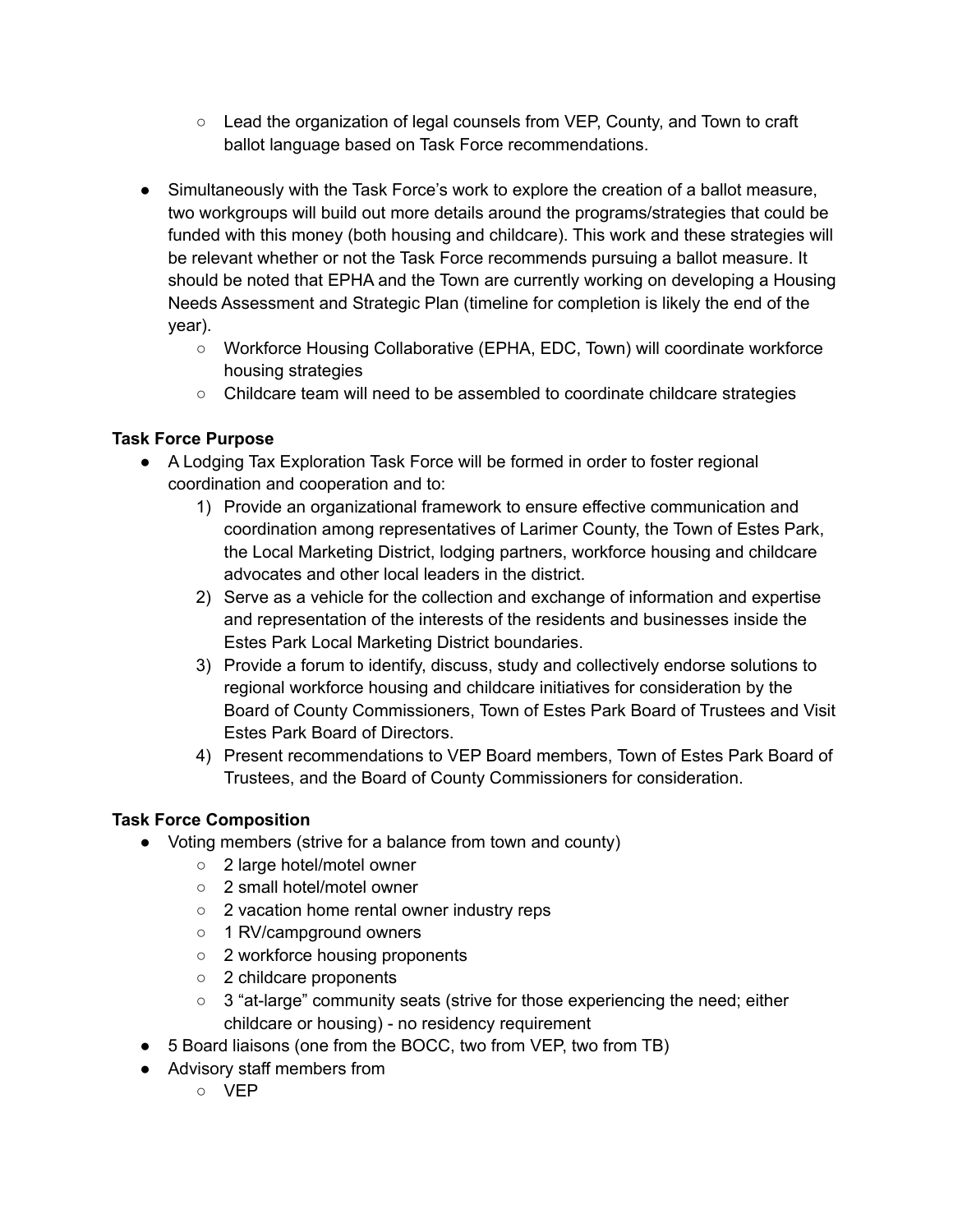- County
- Town
- EPHA
- EDC
- EVICS
- Zoom meetings, open webinar format but no public participation

## **Timeline**

- April 16th 22nd Finalize proposal with input from County/VEP/Town Boards
- April 22nd May 6th Task Force formation
	- Town and VEP solicit applications (name, address, category, why are you interested in participating, can you commit to a weekly meeting for the duration of the task force, do you anticipate any conflicts of interest/applying for funds from any resulting program), VEP collects applications through Google Form (paper backup)
		- Date and time (12:00 pm) of each meeting in application materials (two hours)
	- VEP consultant develops slate for VEP Board consideration
- May 9th Task Force appointed by VEP Board at special meeting
- May 18th Task Force Meeting #1
	- Ground rules, task, deliverables, structure (dealing with one major question per meeting)
	- $\circ$  Question: Do we want to pursue an increase to the lodging tax levied by the local marketing district for the purposes of workforce housing and/or childcare? If yes, Town Clerk generates election calendar with "must meet dates'' and Town/VEP solidify details of our cooperation (Town Clerk is the Designated Election Official for VEP per Town/County IGA)
- May 25th Task Force Meeting #2
	- $\circ$  Question: What should the funds be designated for (i.e. workforce housing, childcare, both)?
		- If both, a specific percentage to each?
		- If both, would the breakdown be decided by the voters or by the organization responsible for oversight and prioritization/allocation of the funds?
- June 1st Task Force Meeting #3
	- Question: What percent increase should be pursued?
- June 8th Task Force Meeting #4
	- Question: Who should be responsible for oversight and prioritization/allocation of the funds?
- June 15th Task Force Meeting #5
	- Question: What level of programmatic detail is necessary for voters to adequately assess the merits of a ballot measure?
- June 22nd Final Task Force meeting
	- Clean up any outstanding items